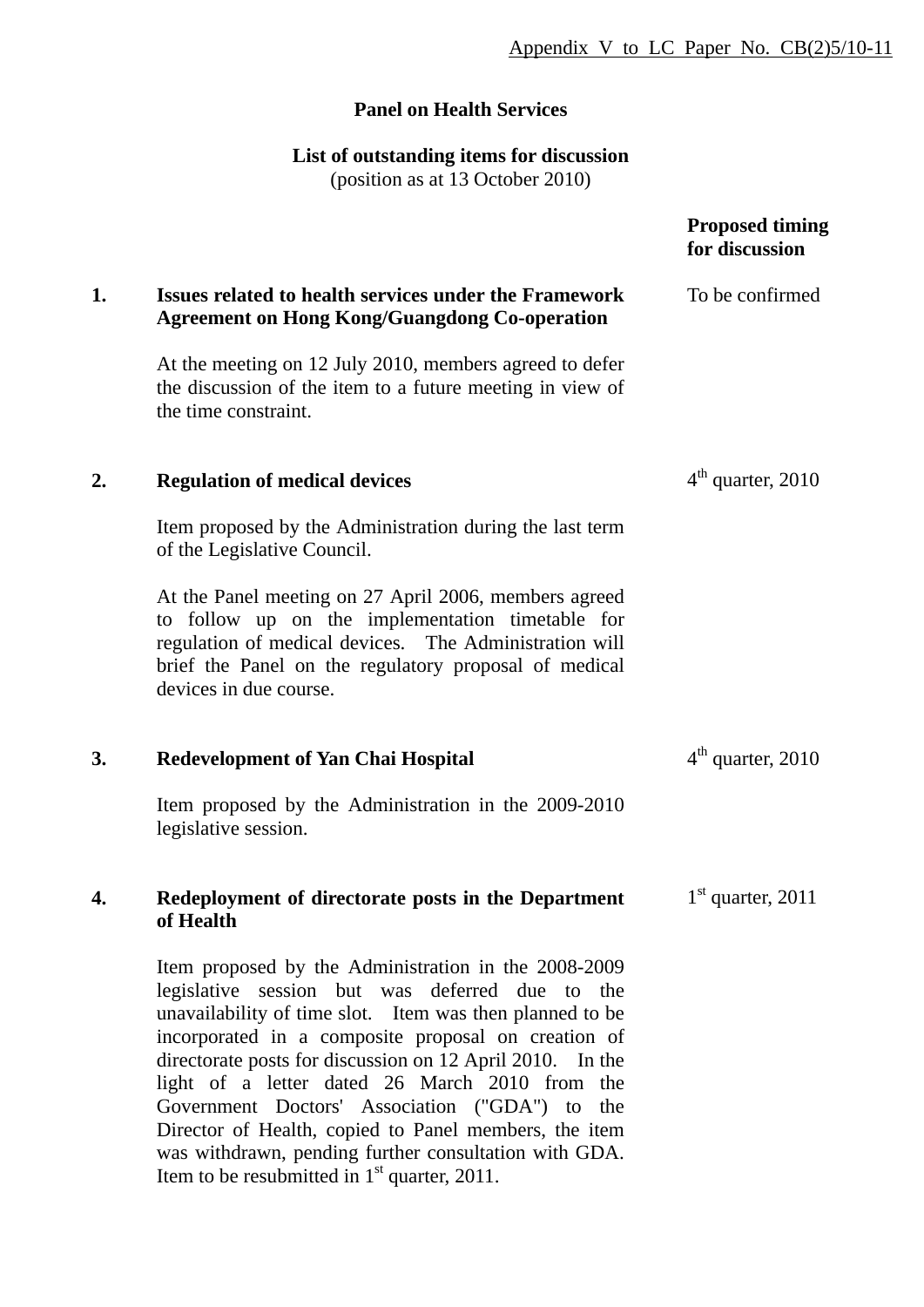### **5. Implementation of the Elderly Healthcare Voucher Pilot Scheme**

The Panel discussed with the Administration on the Pilot Scheme on 12 October and 12 November 2007, and 14 April 2008. At the meeting on 14 April 2008, the Panel passed a motion requesting the Administration to provide health care vouchers to elders aged 65 or above, increase the value of each health care voucher to at least \$100, expedite the launching of the health care voucher pilot scheme within 2008, and provide each senior citizen with at least 10 health care vouchers a year.

The Scheme was launched on 1 January 2009 for three years up to the end of 2011.

At the special meeting of the Panel on 16 October 2009, the Administration advised that an interim review would be conducted after the Scheme had been implemented for a year. A comprehensive review would also be carried out upon the completion of the three-year pilot period. The reviews would cover the effectiveness and scope of the Scheme, amount of subsidy, etc.

At the meeting on 8 March 2010, Hon CHAN Hak-kan proposed discussion of the interim review on the implementation of the Scheme in view of the media reports about improper voucher reimbursement claims by some healthcare service providers enrolled in the Scheme.

| 6. | Electronic health record sharing                     | $2nd$ quarter, 2011 |
|----|------------------------------------------------------|---------------------|
|    | Item proposed by the Administration in the 2009-2010 |                     |

#### **7. Implementation of the Shared Care Programme**   $2<sup>nd</sup>$  quarter, 2011

The Panel was briefed on the three-year pilot Programme at the meeting on 8 March 2010. The Administration agreed to revert to the Panel on the progress of the Programme one year after implementation.

legislative session.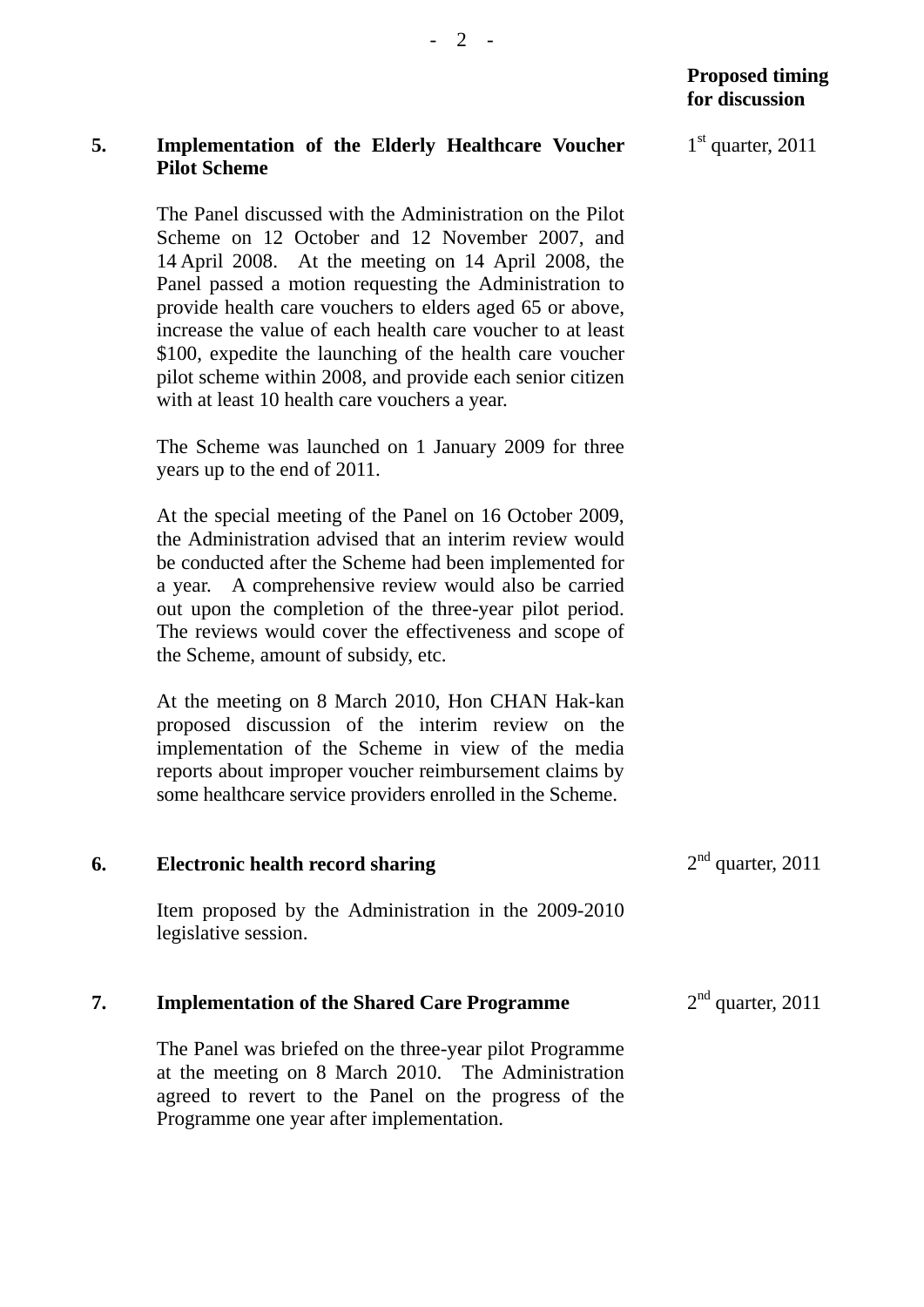|    |                                                                                                                                                                                                                                                                                                                                                                | <b>Proposed timing</b><br>for discussion |
|----|----------------------------------------------------------------------------------------------------------------------------------------------------------------------------------------------------------------------------------------------------------------------------------------------------------------------------------------------------------------|------------------------------------------|
| 8. | Improvement of doctors' working hour in public<br>hospitals                                                                                                                                                                                                                                                                                                    | $2nd$ quarter, 2011                      |
|    | The Panel discussed with the Administration on the Final<br>Report on Doctor Work Reform on 12 April 2010. The<br>Administration was requested to revert to the Panel on<br>the progress of improving doctors' working hour in six to<br>12 months' time.                                                                                                      |                                          |
| 9. | <b>Regulation of "Health Maintenance Organisations"</b>                                                                                                                                                                                                                                                                                                        | To be confirmed                          |
|    | The issue was last discussed by the Panel at the meeting<br>on 11 June 2007. The Administration was requested to<br>revert to the Panel on the time frame for establishing a<br>statutory licensing regime to regulate health maintenance<br>organisations, in view of the lack of adequacy of the<br>Medical Director concept to safeguard patients' welfare. |                                          |

To be confirmed

 $-3 -$ 

### **10. Drug Formulary of the Hospital Authority**

At the meeting on 12 February 2007, the Administration was requested to report to the Panel when the Hospital Authority ("HA") Board had come to a view on the mode of supply of self-financed item drugs before implementation. The Administration was also requested to review the assessment criteria for introducing new drugs into HA Drug Formulary and for assistance under the Samaritan Fund.

When the grant for the Samaritan Fund was discussed at the Panel meeting on 10 November 2008, members raised concern about the assessment criteria and the operation of the Drug Formulary and the Samaritan Fund. Members considered it necessary to advance the discussion on the matter at a forthcoming Panel meeting.

At the meeting on 8 June 2009, the Administration briefed members on the latest developments of the HA Drug Formulary.

When the policy on the use of drugs in public hospitals under HA in immediate life threatening emergency situations was discussed at the Panel's special meeting on 19 June 2009, Hon Andrew CHENG and Hon Albert CHAN proposed to discuss the implementation of the HA Drug Formulary at a future meeting, and deputations should be invited to give views on the subject.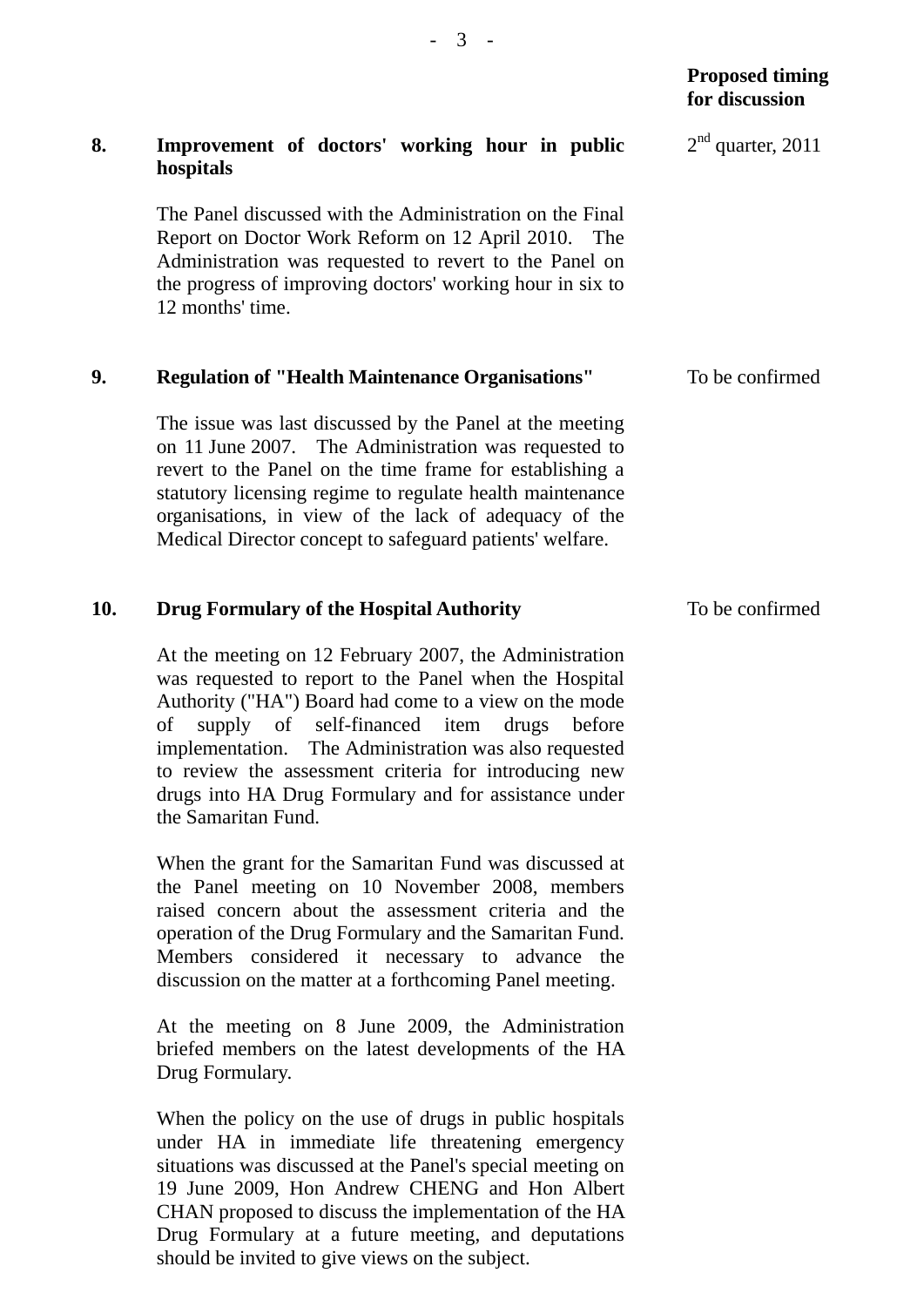|     |                                                                                                                                                                                                                                                                                                                               | <b>TOT GISCUSSION</b> |
|-----|-------------------------------------------------------------------------------------------------------------------------------------------------------------------------------------------------------------------------------------------------------------------------------------------------------------------------------|-----------------------|
| 11. | <b>Shortage of nurses</b>                                                                                                                                                                                                                                                                                                     | To be confirmed       |
|     | At the meeting on 8 March 2010, Hon CHEUNG<br>Kwok-che suggested that the subject should be discussed<br>by the Panel within the current legislative session.                                                                                                                                                                 |                       |
| 12. | Referral from Duty Roster Member regarding the<br>iron chelating therapy for Thalassaemia patients in<br>public hospitals                                                                                                                                                                                                     | To be confirmed       |
|     | As agreed by the Duty Roster Members of the Legislative<br>Council who met with The Thalassaemia Association of<br>Hong Kong on 15 December 2009, the concern raised by<br>the Association regarding the iron chelating therapy for<br>Thalassaemia patients in public hospitals was referred to<br>the Panel for follow-up.  |                       |
| 13. | Referral from Duty Roster Member regarding the<br>provision of medical services for children in poverty                                                                                                                                                                                                                       | To be confirmed       |
|     | On 16 April 2010, Duty Roster Members of the<br>Legislative Council met with representatives of the Hong<br>Kong Society for Community Organization to receive<br>views on the provision of medical services for children in<br>poverty. Duty Roster Members agreed that the issue be<br>referred to the Panel for follow-up. |                       |
| 14. | Mental health service plan for adults for 2010-2015<br>and the findings and recommendations of the Report<br>of the Review Committee on Management and<br>Follow-up of Mental Patients with Reference to the<br><b>Mental Patient Incident in Kwai Shing East Estate</b>                                                      | To be confirmed       |
|     | Item proposed by Dr Hon PAN Pey-chyou<br><sub>on</sub><br>6 September 2010.                                                                                                                                                                                                                                                   |                       |
|     | The Panel discussed with the Administration on the new<br>mental health service programmes launched by HA at the<br>meeting on 11 May 2010. Members were advised,                                                                                                                                                             |                       |

amongst others, that to enhance the mental health services in response to the needs of the community in a systematic manner, HA was developing a mental health service plan for adults for 2010-2015, setting out the goals, objectives and action priorities for the mental health services for adults in the next five years.

- 4 -

## **Proposed timing for discussion**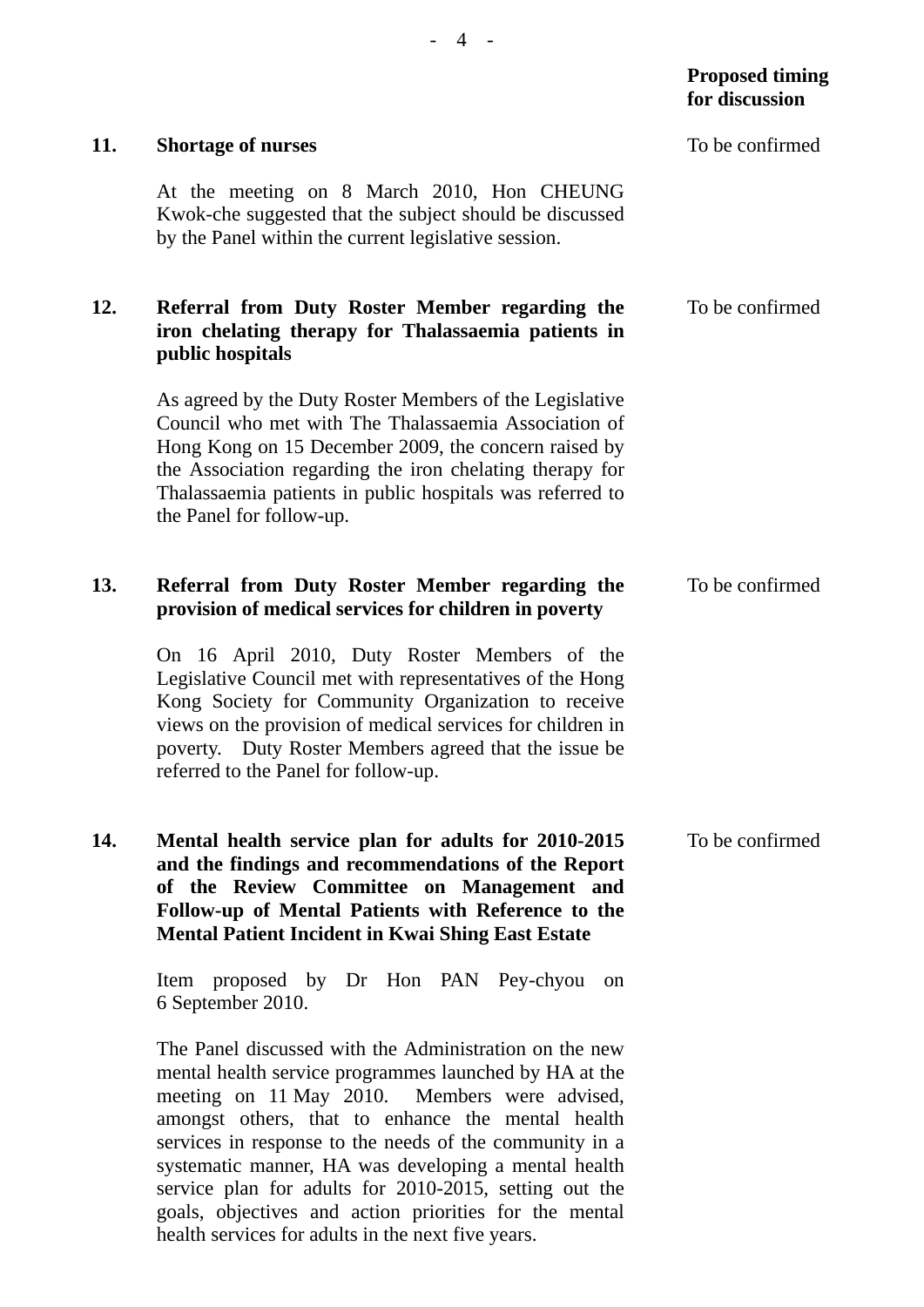At the meeting, the Panel passed a motion urging the Administration to set up an independent committee to investigate the causes of the tragedy occurred on 8 May in Kwai Shing East Estate involving a chopping attack by a man which left two dead and three seriously injured, so as to find out the root of the problem with a view to improving the treatment and rehabilitation services for mental illness and preventing the recurrence of similar incidents. In the light of the incident and the concerns of members and the community, HA set up a Review Committee on Management and Follow-up of Mental Patients with Reference to the Mental Patient Incident in Kwai Shing East Estate in May 2010. The Review Committee has submitted its report to the Chief Executive of HA and the Secretary for Food and Health on 3 August 2010.

| 15. | Services of the public general out-patient clinics                                                                                                                                                                                                                                                                                                                                                                                                                              | To be confirmed |
|-----|---------------------------------------------------------------------------------------------------------------------------------------------------------------------------------------------------------------------------------------------------------------------------------------------------------------------------------------------------------------------------------------------------------------------------------------------------------------------------------|-----------------|
|     | At the meeting between Legislative Council Members<br>and members of Kwai Tsing District Council ("KTDC")<br>held on 5 July 2010, some KTDC members expressed<br>concern about the prescription errors, the supply of drugs,<br>as well as the difficulties encountered by the elders in<br>using the telephone appointment service of the public<br>general out-patient clinics. The above concerns were<br>referred to the<br>Panel for follow-up with the<br>Administration. |                 |
| 16. | Commencement of provisions related to proprietary<br>medicines<br><b>Chinese</b><br><b>Chinese</b><br>the<br><b>Medicine</b><br>in<br>Ordinance (Cap. 549)                                                                                                                                                                                                                                                                                                                      | To be confirmed |
|     | The Administration consulted the Panel on 12 July 2010<br>of its plan to commence in phases from December 2010<br>the provisions in the Chinese Medicine Ordinance (Cap.<br>549) and the Chinese Medicines Regulation (Cap. 549F)<br>related to the mandatory registration of proprietary<br>Chinese medicines ( $"pCm"$ ) and the requirements of<br>label and package inserts.                                                                                                |                 |
|     | The Panel agreed to decide in the new legislative session<br>whether it was necessary to convene a special meeting to<br>re-visit the matter and receive views from the trade.                                                                                                                                                                                                                                                                                                  |                 |

The Chinese Medicine Ordinance (Commencement) Notice 2010, the Chinese Medicine (Fees) Regulation